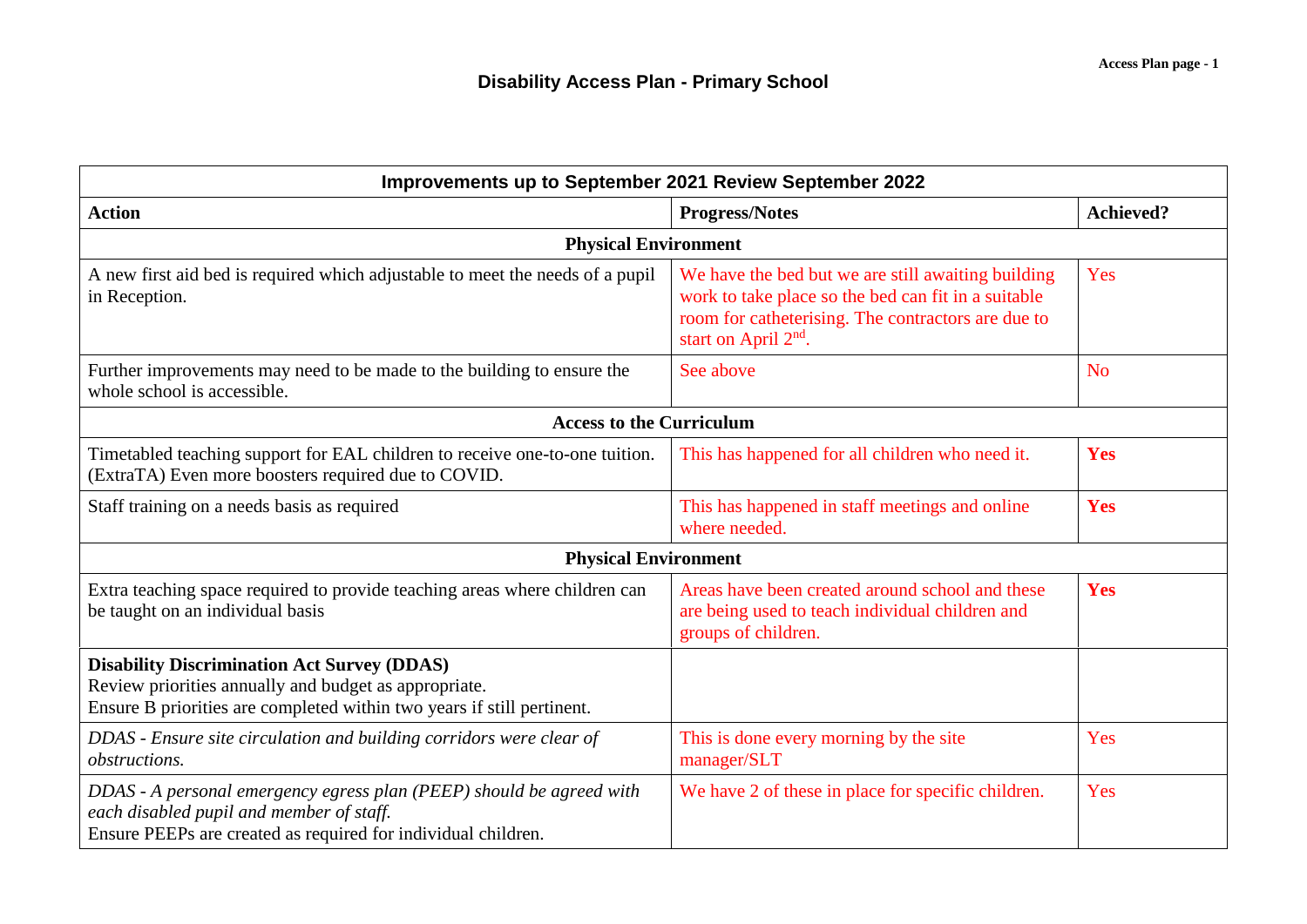**Access Plan page - 2**

| <b>Access to the Curriculum</b>                                                                                                                                                                                |                                                                                                                                          |     |  |  |
|----------------------------------------------------------------------------------------------------------------------------------------------------------------------------------------------------------------|------------------------------------------------------------------------------------------------------------------------------------------|-----|--|--|
| Whole staff training on a needs basis as required                                                                                                                                                              | This has happened in staff meetings and online where<br>needed.                                                                          | Yes |  |  |
| Ensure individual staff (TAs, teachers) are sent on appropriate<br>training/CPD to enable them to support specified children.                                                                                  | This has happened in staff meetings and online where<br>needed.                                                                          | Yes |  |  |
| Ensure budget/time made available to support children who require<br>a modified curriculum.                                                                                                                    | This is included in the SEND budget and it is ensured that<br>children have what they need.                                              | Yes |  |  |
| DDAS - There is now a portable induction loop provision for<br>people with hearing impairment.                                                                                                                 | This has been returned to the service as we no longer have a<br>child who needs this but we can loan the equipment again<br>when needed. | Yes |  |  |
| MER progress and attainment of disabled pupils termly (CP) and<br>annually (Statement $-$ if applicable $-$ RAISE and school<br>assessment). Ensure good progress and suitable attainment is being<br>realised | PP and SEND pupil progress meetings take place each term.                                                                                | Yes |  |  |
|                                                                                                                                                                                                                |                                                                                                                                          |     |  |  |
| <b>Delivery of Information</b>                                                                                                                                                                                 |                                                                                                                                          |     |  |  |
| Offer newsletters and other school information in large print if<br>requested.                                                                                                                                 | This goes out electronically now so can be adjusted<br>by the individual.                                                                | Yes |  |  |
| Put annual questionnaire on DDA on website                                                                                                                                                                     | This is going out on email and on website.                                                                                               | Yes |  |  |
| Ensure School Prospectus is reviewed and updated annually.                                                                                                                                                     | It is updated every year.                                                                                                                | Yes |  |  |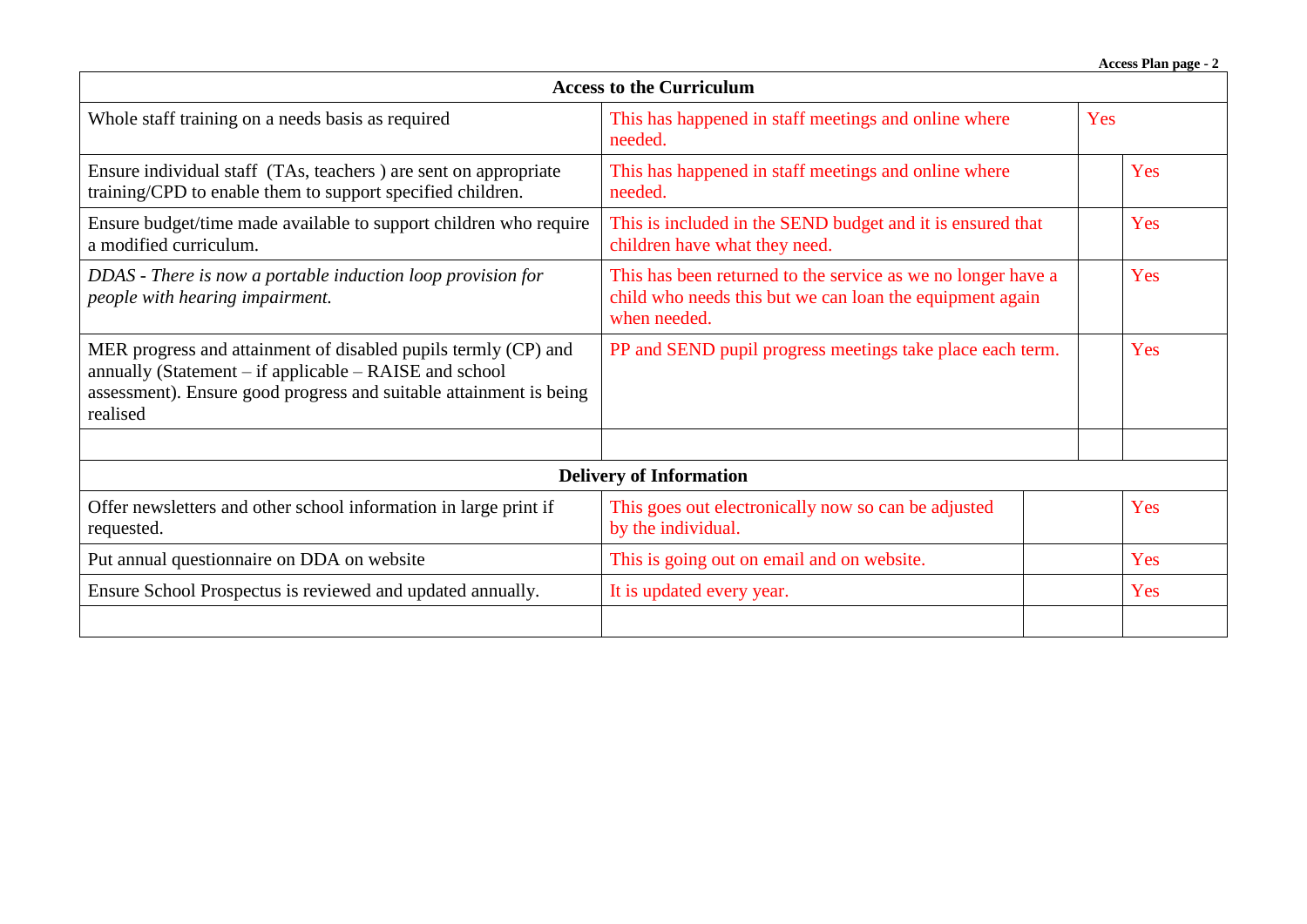| Improvements up to May 2019                                                                                                                                                                      |                                                                                                                   |                  |  |  |  |
|--------------------------------------------------------------------------------------------------------------------------------------------------------------------------------------------------|-------------------------------------------------------------------------------------------------------------------|------------------|--|--|--|
| <b>Action</b>                                                                                                                                                                                    | <b>Progress/Notes</b>                                                                                             | <b>Achieved?</b> |  |  |  |
| <b>Physical Environment</b>                                                                                                                                                                      |                                                                                                                   |                  |  |  |  |
| At this time our school is accessible to all children. However if children with<br>specific needs join us then extra measures will be taken to ensure the whole<br>school is accessible to them. |                                                                                                                   |                  |  |  |  |
| <b>Access to the Curriculum</b>                                                                                                                                                                  |                                                                                                                   |                  |  |  |  |
| Timetabled teaching support for SEN, EAL, medical issues, PPM. children<br>to receive one-to-one tuition. (ExtraTA)                                                                              |                                                                                                                   |                  |  |  |  |
| Staff training on a needs basis has required                                                                                                                                                     |                                                                                                                   |                  |  |  |  |
| <b>Disability Discrimination Act Survey (DDAS)</b><br>Review priorities annually and budget as appropriate.<br>Ensure B priorities are completed within two years if still pertinent.            |                                                                                                                   |                  |  |  |  |
| DDAS - A personal emergency egress plan (PEEP) should be agreed with<br>each disabled pupil and member of staff.<br>Ensure PEEPs are created as required for individual children.                |                                                                                                                   |                  |  |  |  |
| <b>Access to the Curriculum</b>                                                                                                                                                                  |                                                                                                                   |                  |  |  |  |
| Whole staff training on a needs basis as required                                                                                                                                                |                                                                                                                   |                  |  |  |  |
| Ensure individual staff (TAs, teachers) are sent on appropriate<br>training/CPD to enable them to support specified children.                                                                    |                                                                                                                   |                  |  |  |  |
| Ensure budget/time made available to support children who require<br>a modified curriculum.                                                                                                      |                                                                                                                   |                  |  |  |  |
| DDAS - There is no induction loop provision for people with<br>hearing impairment.<br>Cost out requirements and review with staff and governors to<br>assess current priority                    | Currently no children are indicated as requiring this but it<br>may be useful in the hall and in the office area. |                  |  |  |  |